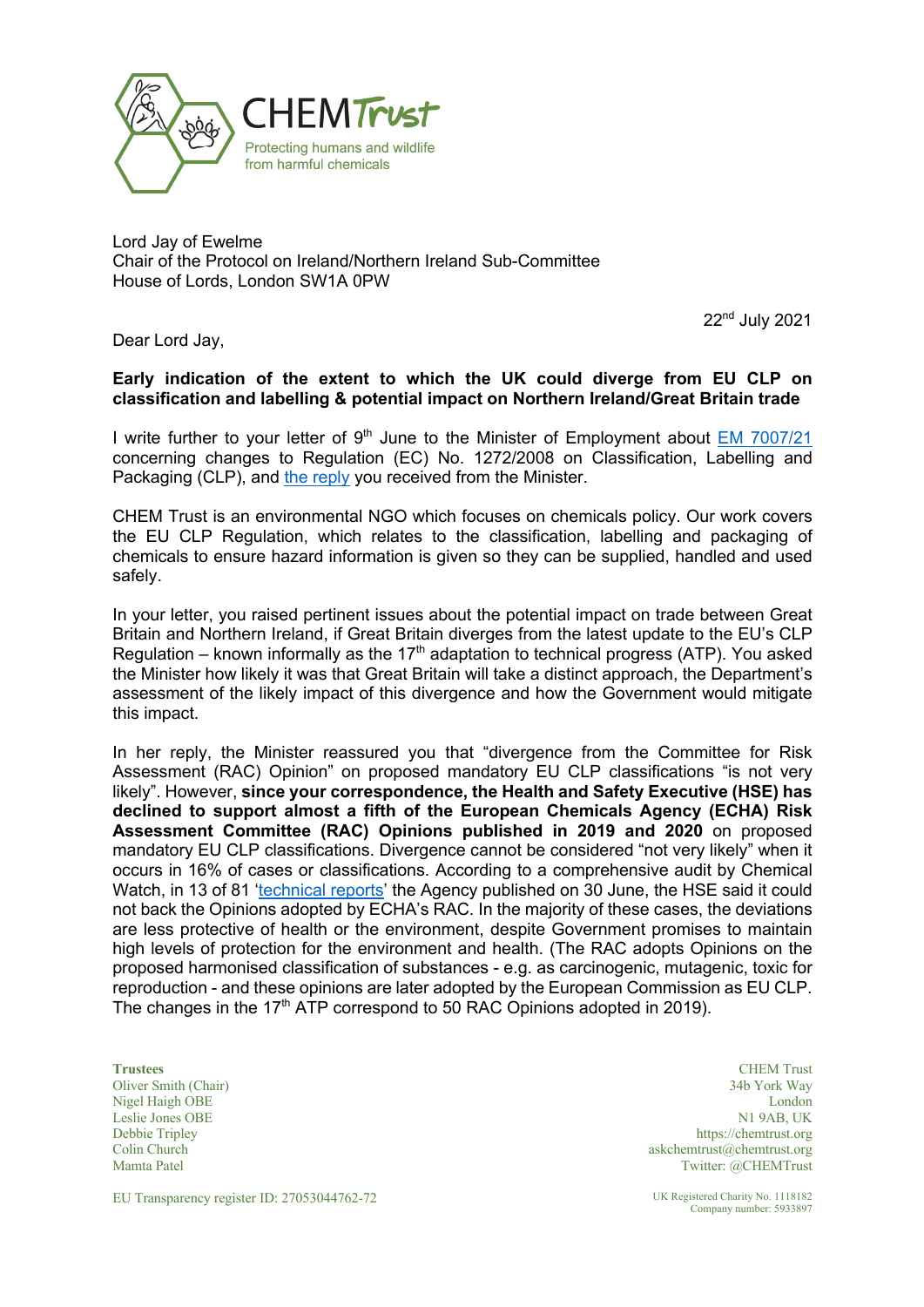## **Considering and mitigating the impact of divergence**

In her letter to you, the Minister said that HSE would consider any detrimental impacts of divergence on a case-by-case basis. It is difficult to see whether it has yet done so. If it had, it seems unlikely it would have made so many individual decisions to diverge. These decisions suggest divergence for the sake of it: the exercise of new regulatory freedoms to take a different approach because the HSE now can, but without consideration of the unintended costs and consequences on deepening trade barriers between Northern Ireland and Great Britain. We are also concerned about a range of other political and economic costs – from reduced protections for UK consumers and the environment from hazardous chemicals to the risk of chemical dumping or triggering rebalancing mechanisms under the UK-EU Trade & Cooperation Agreement. The Minister has promised impact and policy assessments, alongside the Agency Opinions that are due in 12 months on each of these classifications. If this is the point at which the impact of divergence on NI/GB trade is considered, we would therefore hope that many Agency Opinions will reverse the conclusions of its earlier technical reports to generally align with RAC Opinions, although this is unclear.

# **Estimating the potential costs of divergence**

In your letter you asked about the potential impact of divergence on costs for suppliers, the figures the minister supplied seem quite low. It is also unclear where these figures come from and it would be useful to know if the Minister has spoken to industry about the costs. In addition, while the Minister has estimated the cost of providing different hazard labelling in each regulatory jurisdiction, labelling is just half the picture. The other half is classification, which is very important in its own right. Classification in CLP is often the starting point for risk management measures in other legislation such as REACH or cosmetics. For example, those that those which are identified as carcinogenic, mutagenic, reprotoxic (CMR) are automatically restricted from use in consumer products. The ultimate effect of divergence between the two systems may result in a chemical being deemed safe in Great Britain, but unsafe in the EU and Northern Ireland, and vice versa. Divergence in classification would also increase costs on businesses that would need to dedicate more resources to monitoring regulations.

## **Consultation with the devolved administrations and stakeholders**

You also raised the vital issue of consultation with the devolved administrations and the Northern Ireland Executive, alongside engagement with stakeholders in Northern Ireland, as well as more widely. In her reply, the Minister said: "officials in the NI Executive raised no substantive concerns about the delegated act itself", but it's not clear if they were consulted on or involved in technical reports by HSE. It also appears that the devolved administrations only give their consent to any decision to align, but not to diverge. In her reply, the Minister said: "Should HSE recommend alignment with the RAC Opinions, HSE officials will engage in dialogue with the Devolved Administrations with a view to seeking the consent of their ministers to a decision by the Secretary of State, in line with the procedures set out in the GB CLP Regulation and the UK Chemicals and Pesticides Common Framework". This is a longstanding concern of CHEM Trust which we raised as part of our feedback on the draft common framework. In our view, it's vital that the consent mechanism works in relation to any decision by HSE not to match action at EU level. This is more significant, we believe, to ensuring the regime is active in protecting people and the environment from harmful chemicals than any decision to legislate; otherwise, a lower standard could effectively be unilaterally imposed on the other parties. The list of stakeholder engagement events provided by the Minister appears to have been largely UK-wide, HSE's engagement with NI businesses and suppliers appears to be quite limited.